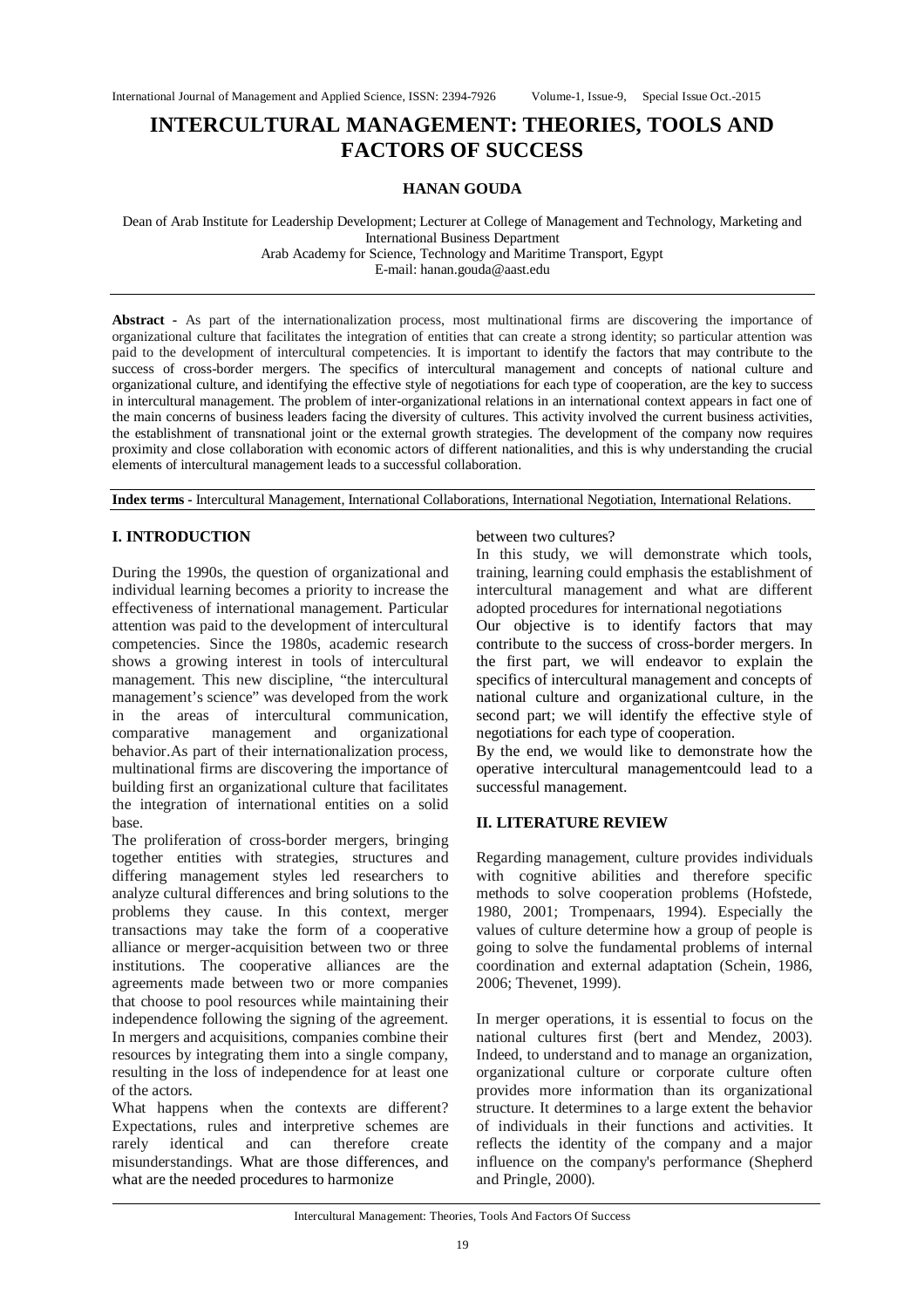It is interesting to note that most studies attempt to explain the problems and conflicts which result from cultural differences in the field of management (D'Iribarne, 1989, 1998; Dupriez and Solange, 2002; Hofstede, 1980, 2001). Until now, few studies focus on the complementary effects and potential synergies of cultural differences (Adler, 2002; Barmeyer and Mayrhofer, 2002, 2007, Hampden-Turner and Trompenaars, 2004). Yet it is these complementary effects that create value for businesses.

In many industries, companies are looking to build relationships with actors located in other countries in order to achieve scale globally while respecting social responsibilities (Naguib, 2006). However, the process of integration of cross-border mergers is often difficult, particularly because of the cultural differences between the entities and combined (Egg, 2000; Frank, 2000). The great challenge of any crossborder merger is to integrate the strengths of each culture and each employee in mutual respect to create coherence between strategies, cultures, and forms of organization, management styles and modes of communication between partners. This process can afford to spend a sometimes-conflicting coexistence of different cultures in a true "inter-culture" (Barmeyer, 2007). This is a new dynamic culture, conscious or unconscious, built from the actions of communication between entities. The actors involved in the interaction negotiate new rules and new modes of behavior accepted and adopted by all participants. From the combination of these dynamic and distinct cultural elements, they develop a new common area of communications and complementary cooperation, which can ideally result in a capital gain.

There are two possible explanations; First, international successful companies integrate cultural differences internally or externally and communicate only very little about the best practices identified in order to keep their advantage over competition. Second, researchers tend to focus on the problems and misunderstandings arising from cultural differences to determine the tacit elements of cultural systems in organizations, especially in cross-border cooperation and mergers and acquisitions.

## **III. IMPORTANCE OF INTERCULTURAL MANAGEMENT**

Intercultural management attempts to examine explicitly the interactions of employees marked by national cultures and / or different organizational cultures. In describing and comparing the characteristic behaviors of a culture, theoreticians have the ambition to reduce misunderstandings in order to contribute to better collaboration even greater business productivity. In this context, intercultural management is seen as a management form capable of knowing the existence of different cultures, to integrate the values on which these crops

in the performance of different business functions and combine taking culturally sensitive with the overall strategic imperatives.

The role of the intercultural manager is by no means an easy one, however it does offer the art of management another dimension and a different challenge that must be met in order for the human elements of organizations to succeed.

In the field of international management, it is important to know the customs and cultural codes of interlocutors, which can vary from a group or country to another. In fact, different cultures rarely have the same systems of references, and consequently, it takes time to understand and grasp their meanings. It is therefore important to recognize the differences before initiating a negotiation with a foreign partner: the negotiation is supposed to define the sensible points on which the other party could react.

Faced with the globalization of markets and competition, companies are forced to review their international development strategies by choosing to be closer to their competitors in order to be among the world leaders in their industry.<sup>1</sup>. However, the performance achieved through operations carried experiencing strong differences, notably because of the management of cultural and organizational differences between associated entities.Geertzuses a semiotic concept of culture, he consider that it is a system of meanings and "a semantic inventory" through which people communicate, perpetuate and develop their knowledge. This approach highlights the collective and communicative character of culture. The concepts and their meanings are formed within a company in a context of "ideas network". The individuals of a society collectively ascribe meanings to the lived reality; it becomes a world of representations that form a cultural system, a "tissue of meanings", defended and developed by communication. It creates definitions and therefore a shared context that allows individuals to interpret "correctly" symbols and signs. In the same context, the rules of interpretation are shared, valid within a more or less broad social whole, which facilitates trade and labor.

It is extremely important to be able to evaluate the intercultural competencies of employees in any institution. In order to do so, there are some conditions; a self-diagnosis has to be stablished, the parties involved must define its multi / intercultural objectives, including language learning, code of ethics and there must be an interaction between the focus and context, adaptation is essential.

Three levels characterize intercultural competence: emotional, cognitive and behavioral, it results in the

 $\overline{a}$ 

<sup>&</sup>lt;sup>1</sup>The recent period is particularly marked by a proliferation of cross-border mergers and a significant increase in the value of signed operations. This phenomenon is perfectly shown in the automotive industry (Boyer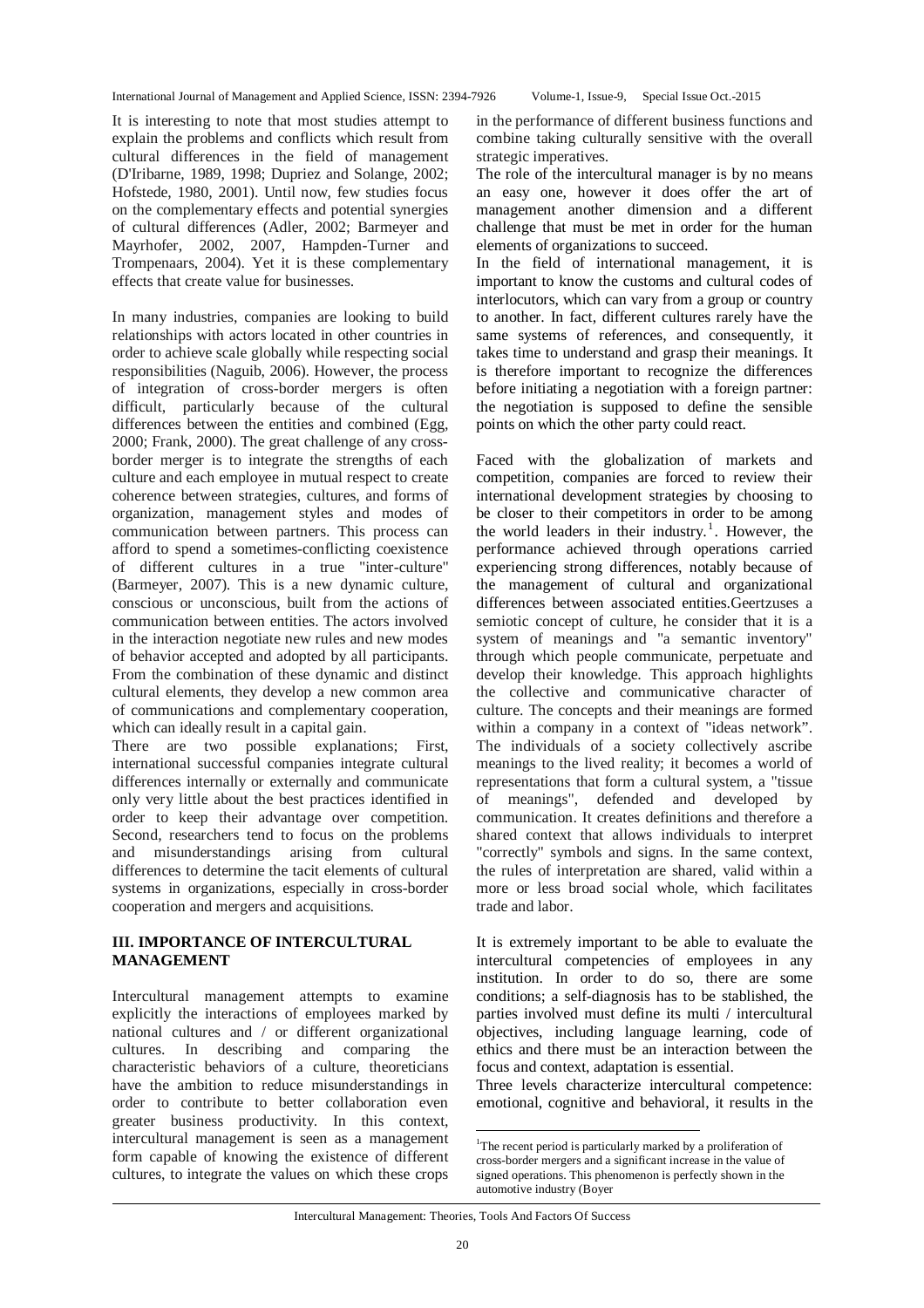primordial concept of "cross-cultural adaptation" based on essential phases for the individual in his professional activities as diagnostic, relationship and confrontation.

#### **IV. CROSS-CULTURAL ADAPTATION AND CONSTRUCTION OF THE THIRD CULTURE**

According to the theories of Brockman<sup>2</sup>, the occurrence of a third culture is the inevitable consequence of new epistemologies that are the arts, sciences and technology. The third culture is built gradually and naturally in the context of mobility and change. It is the result of intercultural communication and relies on the individual dimension (being a citizen of the world), organizational (multicultural business) and media (mass culture).

The communicative competencies are highly<br>important:there are fundamental aspects of important;there are fundamental aspects of communicative competence as motivation, knowledge and ability to generate empathy.

The theory of Young Yun Kim, professor of communications at the University of Oklahoma, outlines the key factors that determine the degree to which individuals adapt to an unfamiliar culture. Adaptation as a complex process of interaction between the individual and his environment; the foreigner who wishes to acculturate must do through imitation and mimicry. The cross-cultural adaptation has the learning phases of acculturation and cultural loss. The host society will in turn develop the "receptivity".

Intercultural competence is a part of professional skills, different levels of professional skills exist: technical, social, participatory and methodological. Intercultural competence is based on the implementation of various communicative behaviors in accepting the diversity of its participants.

## **V. INTERCULTURAL TRAINING**

 $\overline{a}$ 

Intercultural training is the proper exercise of professional activity in intercultural work contexts oriented continuing education; the steps of intercultural training are based on:

1. A multi intercultural diagnosis that is performed in two phases: one internal and personal (selfassessment), one external and attributive (aided diagnosis);

2. A definition of multi intercultural objectives: what training center incorporating a linguistic and cultural journey, what internships providing such a sectorial expatriate, what multi intercultural project developed (group assignment);

3. Across-cultural adaptation: the candidate must demonstrate his/her ability to resolve conflicts, to dispel misunderstandings. A kind of "specifications" Multi intercultural is then essential.

In the framework of a relationship between two culturally distinct groups in a business meeting, the same act (word, or gesture, or attitude) is prone to have a different signification, depending on the people present and it could lead to results that are contrary to all expectations. Thereby, with no intention, one could violate cultural codes simply by an action that they deemed common, to the point of making the other party feel uncomfortable or make them react in a negative way. It is thus important to understand the different practices, behavior and languages of the interlocutor (semantic, gestural, relative to time and space), in order to avoid damage caused by a lack of cultural sensibility. We can condense them as follow:

- Cultural codes and commercial customs
- Introduction and welcoming
- Degrees of formalism in the relationship
- Commercial practice of exchanging gifts and souvenirs
- The relation to space
- The importance of eye contact
- Interpersonal behavior
- The relation to emotions
- Role and perception of silence in negotiations
- Customs and behavior in business meals
- Nonverbal language and reactions to certain body postures
- The relation to time

## **VI. IDENTIFYING THE NEGOTIATION TECHNIQUES**

The procedure start by defining types of negotiators behaviors. We can distinguish different types of systems to collect and treat information, revealing a base of cultural distinction:

- The sensation negotiators: They particularly need to lean on facts or existing practices. They value practical efficacy and appreciate fast action and direct results.
- The intuition negotiators: these professionals are attached to hypotheses, and dislike procedures that are too rigorous and specific. They are interested in formalizing new and original hypotheses.
- The "rational" negotiators: they only act based on impersonal principles and classic procedures, they are following only standard and concise procedures. These professionals are organized, structured, they prefer to examine clearly the points to be treated before taking or discussing any ideas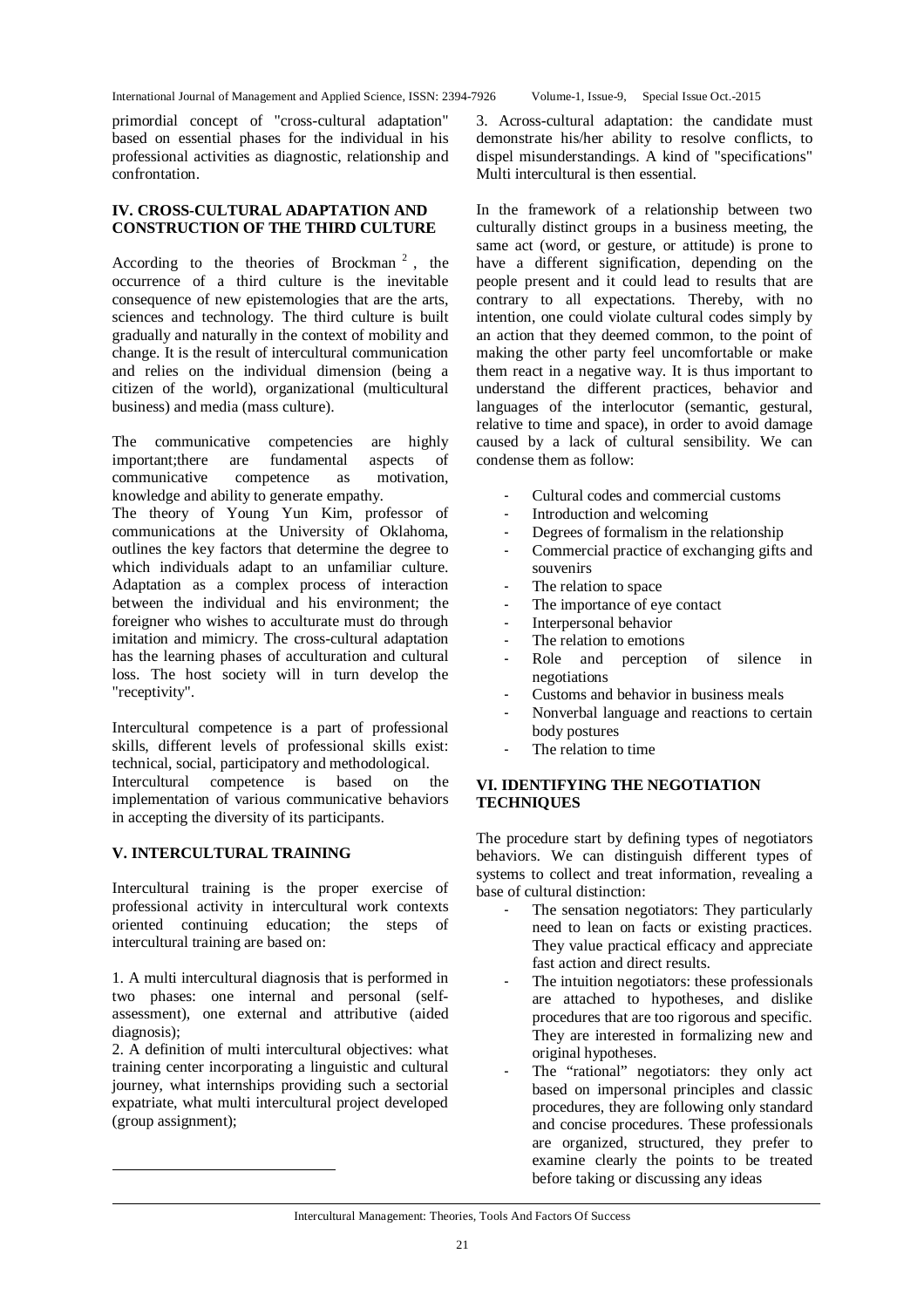The "sentimental" negotiators: they take into consideration the context and their relation with others. They primarily look for harmony, conciliation and give importance to the emotional effect.

In the context of intercultural negotiations, the profiles of the negotiators and the way they interact with others can strongly vary according to their cultures and can change their attitudes. We call this the post negotiation.

We decomposed the process in different phases and identified three main phases in the process of postnegotiation. Each phase represents the specific issues and risks that come to mind when contracting with an international partner.

| Examples of<br>tactics used in<br>negotiation | <b>Objectives and Characteristics</b>                                                                                                                                                                 |
|-----------------------------------------------|-------------------------------------------------------------------------------------------------------------------------------------------------------------------------------------------------------|
| The threat                                    | Lobby, warn, insist on risk, indignant,<br>harass, increase its claims, and make<br>accusations.                                                                                                      |
| The<br>Destabilization                        | Place the speaker at a disadvantage or<br>justification, increase its requirements<br>frequently change their attitudes and<br>behavior, give conflicting information,<br>always ask for explanations |
| The clash                                     | Take a determined position, show<br>optimism, and benefit from the partner's<br>failings, to attack the speaker on its<br>cohesion and / or consistency, to increase<br>its forces                    |
| Forcing                                       | Playing consistently on time to force the<br>decision (to give a deadline, give an<br>ultimatum, use the emergency).                                                                                  |
| Cooperation                                   | Search a common denominator bet on<br>trust, accept some concessions, opening<br>new fields of action                                                                                                 |
| <b>Deterioration</b>                          | Prolonging the negotiations, maintain blur<br>in the responses, add new conditions refer<br>certain steps, and procrastinate                                                                          |
| Sham/<br>diversion                            | Make movements or proposals in one<br>direction to divert attention from the<br>purpose or object sought.                                                                                             |

In the context of intercultural negotiation, it is important to know which technique is accurate considering all the characteristics and context, and nature of the interlocutor. Negotiating is decisive in any partnership. The relevant factors of the cultural differentiation can be seen in the speeches, the used approaches, the relations, and the social attitudes and behaviors. We can distinguish two types of negotiation techniques, the distributive negotiation and the integrative negotiation. The distributive negotiation is based on a balance of power between parties, competition and rivalry; the objective is to take advantage of the partner's resources as much as possible. In this technique, they consider the other

party as a competitor and try to dominate the situation. The integrative negotiation is the opposite. It encourages a "win/win" situation, based on partnerships, cooperation and exchanges between parties.

The chosen technique or methods must be chosen according to the nature of partners, their culture, the context and the techniques they use. These techniques are not necessarily exclusive; they can be complementary, or lead to other methods. The same negotiator might use them all at different phases of the process, according to the context and behaviors of the involved parties.

## **VII. APPLYING THE INTERCULTURAL NEGOTIATION**

a. The case of international commercial negotiation

Commercial negotiation is a relational practice, through which a enterprise seeks to reach an agreement with an external partner, in the framework of buying and selling products or services. We classifies six structural elements intervening in the politics of commercial negotiation:

- 1. The Face-to-face: This could be either direct or indirect, and it could involve different means of communication (verbal, formal, written…). The face-to-face negotiation leaves a place for exchanges, rituals, and procedures that could differ with countries and cultures.
- 2. The perception of a reciprocal benefit in contracting with each other: the negotiation only takes place if each party finds a benefit in finding an agreement with the other.
- 3. A conflict of interest between the parties: these differences are the reason behind commercial negotiations and they could have very diverse sources, from simple different views to conflicts of economic interest.
- 4. The wish of reaching a mutually acceptable solution: the negotiation has no point unless both parties are willing to get along to achieve their respective projects.
- 5. The commencement of a process of reciprocal engagement to find an arrangement: by accepting the negotiation, the parties become linked by a relationship of mutual dependence, at least temporarily.
- 6. The establishment of a system of exchange and mobilization: negotiation implies taking a step towards the other party, and making important efforts in time and resources (financial, humanitarian, technique, logistics) to reach an agreement.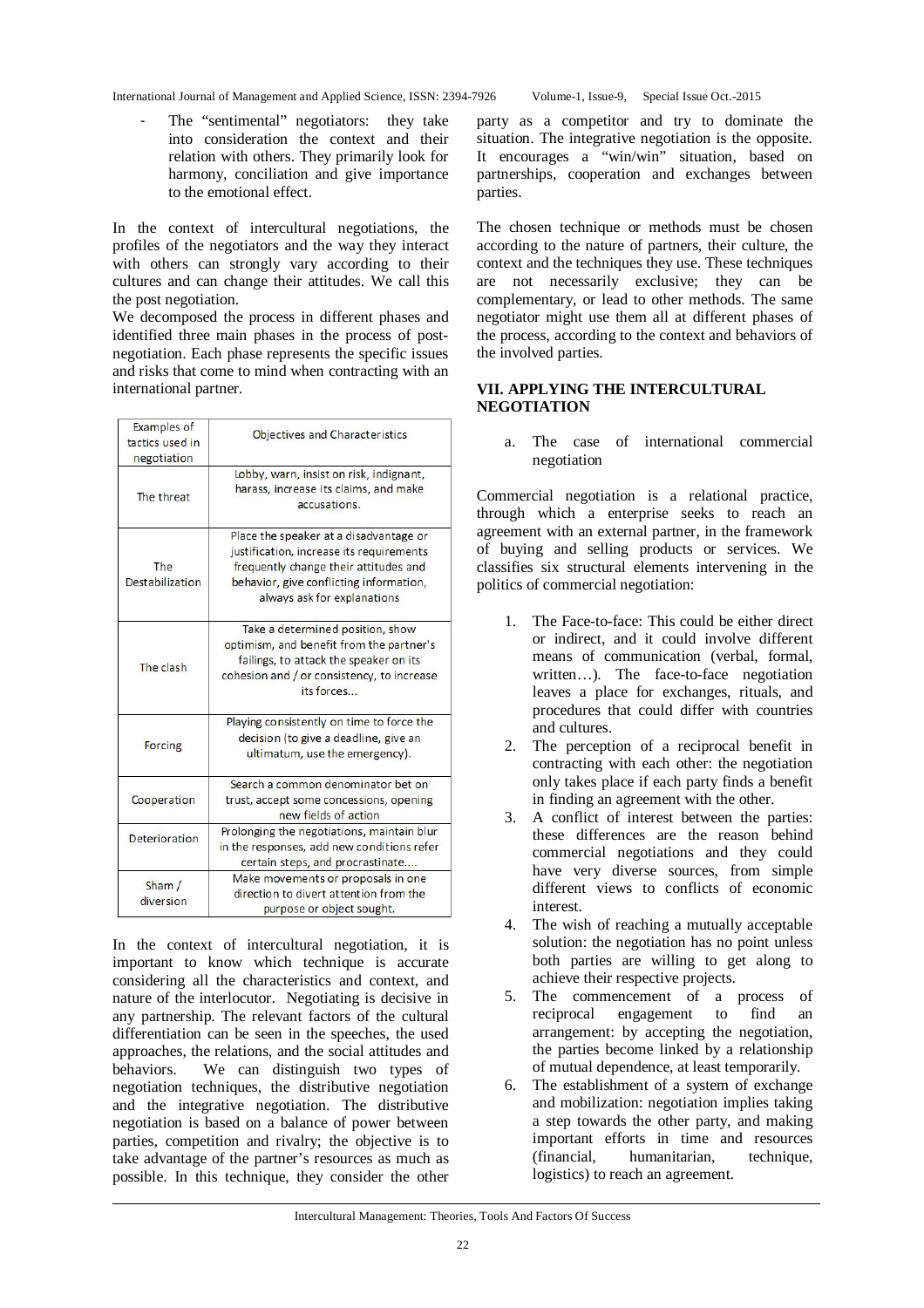The criteria of success depend on certain factors. Starting by a deep and detailed preparation of the juridical aspects, as well as economic and relational. International relation are largely facilitated by a good knowledge of the context, but also by having access to exploratory contacts, to establish an effective network of judicial relations, the good handling of information, and establishing a favorable reputation and solid credibility. Besides the professional dimension, knowing one's offer, define what's at stake, and identify the risks. International negotiation demands the ability to listen and show empathy, as well as real experience in the field of international relations.

## b. The case of business negotiation:

The difference between the classic commercial negotiation and the business negotiation resides principally in the pro-active character of the enterprise, which offers a project base prone to answer the technical and economic constraints of the client. It is also existing in the different positioning of the enterprise, aiming to present itself like an actor capable of mobilizing many partners.

This change in terms of practice modifies consequently the relation between the furnisher and his client. The furnisher doesn't undergo the relationship, but he creates it through his knowledge, not only technical but also from market, and his ability to mobilize a network of capacities that are compatible with the nature of the identified project (a selection of partners).

This brings out certain implications concerning the politics of negotiation; the transformation operated at the level of negotiation causes numerous changes to the way to conduct a project. "It is suggested to detect the principal differences stated between the initial negotiation and the business negotiation".

There are fundamental changes in the context of politics of offers.

It is important to note that, independently from the change of politics, the behavior of commercials of the enterprises also develops, on the relational level as well as concerning the mobilized arguments during the negotiations as dimensions, orientations, positioning, constraints, competitive advantages, argumentation technique in negotiation

## c. Case of joint-venture creation

In this section, we discuss the strategic alliance, focusing our analysis on the creation of International joint ventures, as it is the most common in business cooperation. The companies are developing international joint ventures in order to improve their performance, through the acquisition of new strategic resources (technologies, expertise, skills, knowledge).

The term international joint venture (or joint venture), means a legal entity created and managed jointly by one or more legally distinct companies, in which the head office generally is outside the country of one of the partners (Mead, 1998). The parent companies are holding a share of the capital, according to their respective contributions. This form of development is, with external growth, one of the preferred modes of growth for international strategy.

#### Joint ventures between competitors:

The first intercultural situation is the creation of joint ventures between two competitors in the same sector. This appears paradoxical at first, since it is to bring competitors to cooperate. There is therefore intrinsically in this type of alliance, a certain ambivalence of reconciling, in the same relationship, competition and cooperation. This dual relationship arises therefore a problem during the negotiations, particularly when it involves actors from different cultures. Indeed, in this type of maneuver, there is a high risk that the intentions and behavior of negotiators can therefore lead to reactions of step with the expectations of the other party, and create risks of stagnation or even rupture.

Joint venture company between Western and local society:

One delicate intercultural situation to manage is the creation of a joint venture between a Western multinational company and a local company established in a developing country, where the group intends to position. In many cases, the joint venture with developing countries appears as unavoidable for any company wishing to enter a difficult market access through internal growth (100% owned subsidiary). The choice of an alliance with a foreign partner may depend on the regulation of certain developing countries (such as China, India, Brazil) or Eastern Europe, in which the laws effective or administrative practices strongly encourage foreign companies to establish structured alliances with local companies, including having recourse to joint ventures. Most of the target countries governments see the joint venture, a means of ensuring the country a real economic development than other forms of technology transfer (sale, licensing, selling plants "product in hand") allow not to achieve.

Cultural barriers in joint venture creation:

The negotiation process in general is more about behavior and reactions of both partners on the same issue of the relationship.

Institution's behavior can therefore create tensions between the two partners in the negotiations, causing risk of conflict (objectives and interests). This asymmetrical relationship could be even more difficult by the weight of the cultural differences between partners.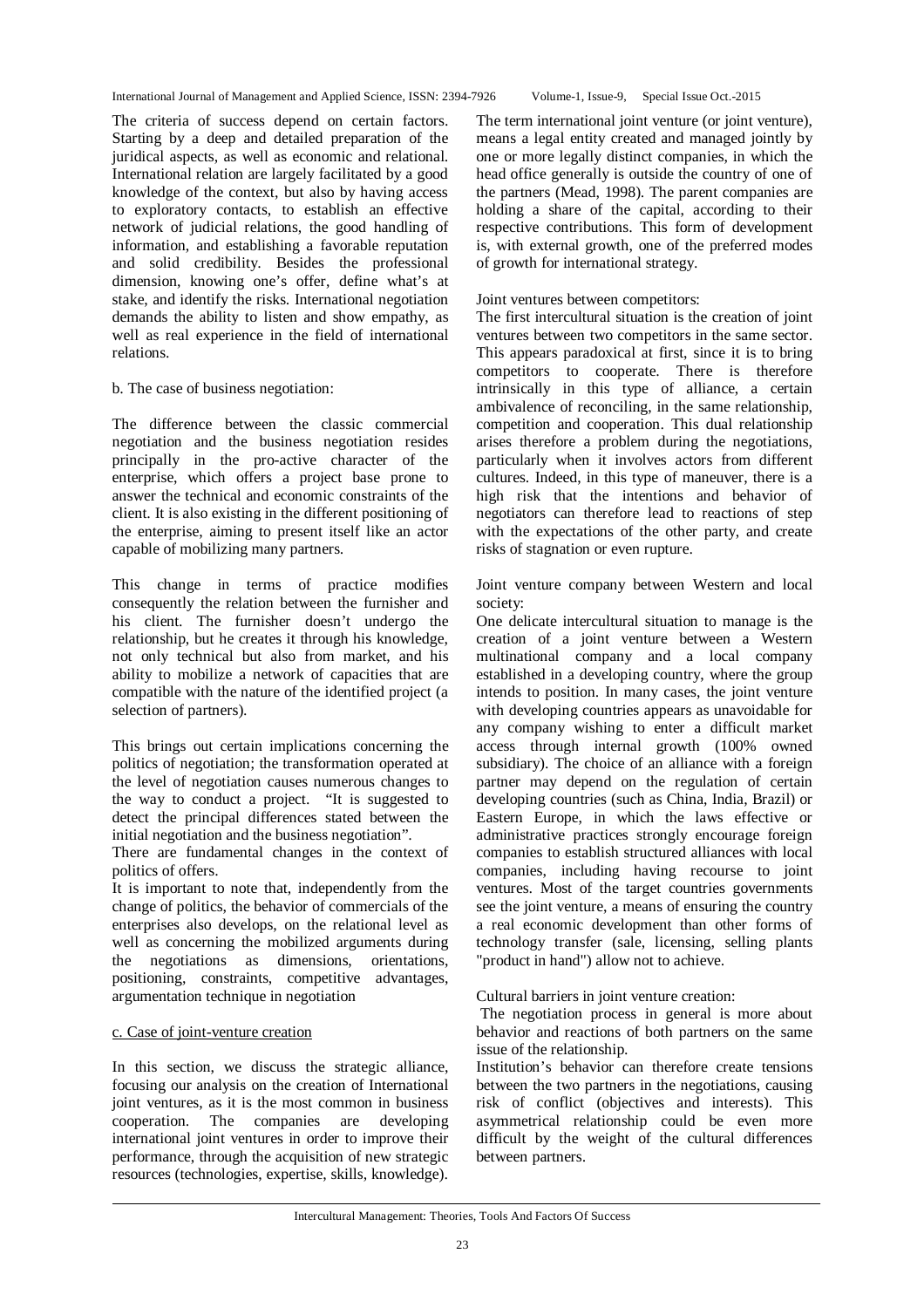Indeed, a survey of  $125$  international joint venture<sup>3</sup> shows that those cultural barriers are particularly high when companies engage in alliances with capital inflows, as opposed to less structured partnerships on the capital plan.

The international joint ventures between competitors<br>are fronting the representative significance are fronting the representative surrounding this type of relationship. As example, a joint venture with a competitor partner is an act in itself so unnatural, it could lead players to quickly develop a defensive attitude and skeptical about the real intentions of the partner. There is the risk of developing a logic of stereotypes in terms of relationship between the two parties. The formation of stereotypes resulting from a situation of ambiguity that is likely to assign attributes to the other party for lack of information on the evolution of the relationship. From then, facing the potential threat of a competitor and partner in the absence of clear hypotheses, each negotiator will analyze the other categories depending on type, to try to better understand the analysis chart and master more the course of negotiations (risk management).

International joint ventures between Western companies and local society have a number of difficulties related primarily to differences in nature and status between partners. In this type of covenant, financial results are highly dependent on income that perceives the western company as a resource provider. Indeed, the company usually provides; the joint venture has a number of services and supplies it is paid back in different forms. This allows the company to benefit from the operation, regardless of the results obtained by the joint venture. This favorable position contrasts with that of the local partner, whose development is based primarily on the results of the common die.

In general, different obstacles may hinder the management of intercultural teams in the case of joint venture. The main cultural risks in the creation of international joint venture are:

1) The language barrier

 $\overline{a}$ 

- 2) Stereotypes and prejudices
- 3) Different approaches in how to solve problems
- 4) Hierarchy of different scale of values
- 5) Problem identification of roles and powers
- 6) Communication style in terms Differences

<sup>3</sup>In a book entitled: « Managing Across Cultures » by Schneider and Barsoux, a survey confirmed that cultures melt together into one global culture (due to advance in communication systems, intercultural tools, etc.). This phenomenon is called "a melting pot" which help to solve cultural barriers. However, the survey confirm that the only pressure is due to the differences of capital of partners that create stronger reasons for divergence.

7) Oppositions in organization and time management

8) Different perception and understanding of risks

9) Different ways to grow the relationship to another 10) Different approaches in the way we perceive and manage conflicts.

The success factors of intercultural management:

In effect, despite the goodwill of the parties, the shared management of a company is not easy to be realized. It requires those in charge of the joint venture to preserve the interests of the two allies were in evidence of openness and diplomacy. It is therefore essential that negotiators address the management issues to avoid conflicts and are blockages in the decision process, respecting the objectives and the qualities of both companies.One of the main criteria to be considered is the roles and powers within the structure.

Generally, whatever the structure of the capital holding and nature of partners, should be addressed in the relationship in cooperative spirit, avoiding dominant position themselves, it is desirable that both partners participate in the management of the joint venture.

## **CONCLUSION**

The developing international relations and the impressive acceleration of mergers and acquisitions and cross-border alliances have led to create new constraints on managers. The problem of interorganizational relations in an international context appears in fact one of the main concerns of business leaders facing the diversity of cultures. This activity involved both the current business activities (International Negotiation), the establishment of transnational joint or the external growth strategies. The development of the company now requires proximity and close collaboration with economic actors of different nationalities. This implies therefore a better understanding of the characteristics of the partners and the critical study of the key factors of success and failure of these operations. It's crucial to address and manage the transaction, in order to obtain a conclusive result. The query of differences should not simply be a tactical point of view. It often reflects patterns of thought and radically different stocks. The same applies to strategic transactions between entities from different countries, or the political and symbolic dimension can sometimes take precedence on the economic grounds of the merger.

Any operation with a partner therefore calls for prudence and real relations efforts in order toavoid the major risks of destruction of values.

It is also important to recognize how the operative intercultural management could lead to a successful management; the significance of knowing what could happen when the contexts are different, what are